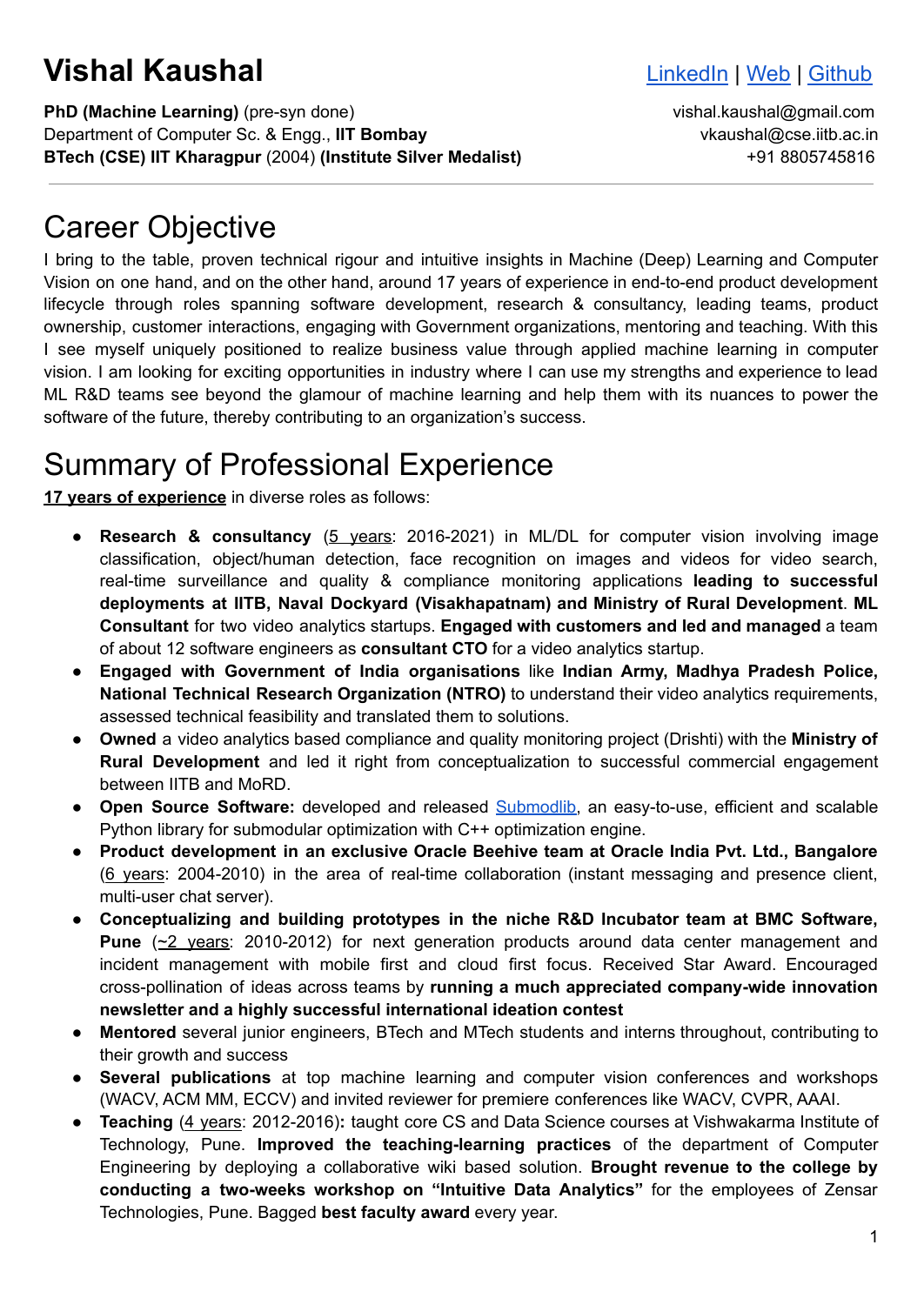# Technical Skills

- **Programming languages**: Python, C++, Java
- **ML/DataScience** sklearn, numpy, pandas
- **DL Frameworks**: PyTorch, Darknet (C++), Caffe (C++), OpenCV-DNN, TensorFlow, Keras
- **Image/Video**: OpenCV
- **GUI development:** Qt, Glade, Tkinter
- **Version control system**: Git, Perforce, ADE
- **GUI Prototyping**: Moqups.com, Adobe Flex, Balsamiq
- **Web application** (working knowledge): Node, HTML, CSS, JavaScript, REST, JSP, Servlets
- **Real-time collaboration**: XMPP
- **Database design and development**: Mongodb, PL/SQL, JDBC, Oracle, MySQL
- **Mobile Application development**: Native (Android, iOS), Web and Hybrid
- **Data mining, data warehousing:** Weka, Oracle Warehouse Builder, OLAP, RapidMiner, Pentaho, **QlikView**
- **Testing/Performance** JUnit, JMeter, gdb, pytest, cprof, valgrind
- **Documentation** Sphinx, Javadoc, Doxygen

### PhD Thesis

**Title:** "*Subset Selection and Summarization Problems In Visual Data*"

**Advisors:** Ganesh [Ramakrishnan](http://www.cse.iitb.ac.in/~ganesh), Professor, Department of Computer Science and Engineering, IIT Bombay and [Rishabh](https://cs.utdallas.edu/people/faculty/iyer-rishabh/) Iyer (Senior ML Scientist, Microsoft Seattle; now Assistant Professor, Department of Computer Science, The University of Texas at Dallas)

**Award:** Our work on "Video Analytics for Security and Compliance Applications" has won us **Dr. P. K. Patwardhan Technology Development Award for the year 2020**.

**Summary:** My work focused on **subset selection and summarization** problems in visual data (**image/video**). We demonstrated the application of submodular functions in selecting training data subsets with interesting characteristics leading to **quicker training, quicker hyper parameter tuning, reduced labeling effort and diversified active learning** helpful in downstream computer vision tasks. We proposed a rich class of parameterized submodular information measures for **targeted data subset selection** where the subsets need to additionally align to certain targets of interest. We demonstrated the utility of such selection in **improving the model performance** and in **image collection summarization**. As an interesting application of subset selection, we studied the challenges present in **video summarization** and made advances to addressing those challenges. In particular, we applied different forms of subset selection to cater to different flavors of video summarization, proposed mixture models for learning richer summaries and released a gold standard dataset and evaluation framework (VISIOCITY) to address some of the current challenges in video summarization. My work also involved applying some of these techniques in building **video analytics software products** in the area of surveillance, video search and quality & compliance monitoring. I have also developed and released an **open source submodular optimization library** called Submodlib.

#### **Details**

- Work [experience](#page-2-0) during full-time PhD
- Industry [experience](#page-3-0) before joining full-time PhD
- Teaching [experience](#page-4-0)
- Relevant [publications](#page-4-1) towards PhD thesis
- Talks & [workshops](#page-5-0) delivered
- Other [interests](#page-5-1)
- [Education](#page-5-2)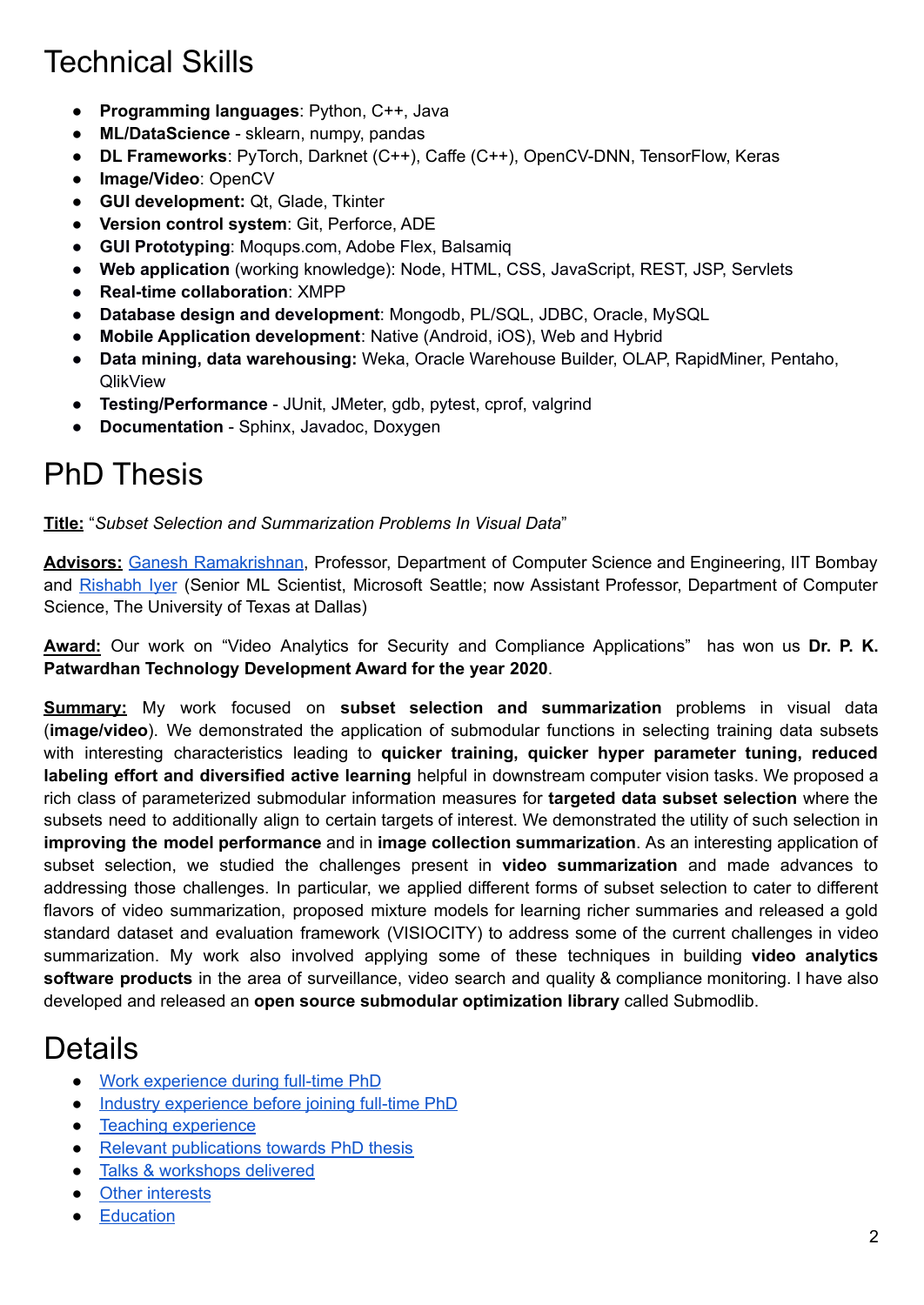# <span id="page-2-0"></span>Work Experience During Full-Time PhD

(*as a part of Research Assistantship*)

| <b>Period</b>                 | Organization                                                                                                                         | <b>Role</b>              | <b>Work / Accomplishments</b>                                                                                                                                                                                                                                                                                                                                                                                                                                                                                                                                                                                                                                                                                                                                                                                                                                                                                                                                                                                                                                                           |
|-------------------------------|--------------------------------------------------------------------------------------------------------------------------------------|--------------------------|-----------------------------------------------------------------------------------------------------------------------------------------------------------------------------------------------------------------------------------------------------------------------------------------------------------------------------------------------------------------------------------------------------------------------------------------------------------------------------------------------------------------------------------------------------------------------------------------------------------------------------------------------------------------------------------------------------------------------------------------------------------------------------------------------------------------------------------------------------------------------------------------------------------------------------------------------------------------------------------------------------------------------------------------------------------------------------------------|
| Apr 2019 -<br>Mar 2020        | <b>SrivisifAI</b><br>Technologies Pvt.<br>Ltd., Pune                                                                                 | ML<br>Consultant         | Did transfer of technology (video analytics<br>summarization<br>POCs and<br>algorithms) to<br><b>SrivisifAI</b> which is our current industrial partner for<br>productizing and taking them to market<br>Guided SrivisifAI's development team on the ML<br>aspects of the solutions (specifically deployment<br>challenges and improving the accuracy of the<br>models)<br>The solutions have been deployed at Naval<br>Dockyard Vishakhapatnam, IIT Bombay and<br><b>Ministry of Rural Development</b><br>In the news                                                                                                                                                                                                                                                                                                                                                                                                                                                                                                                                                                  |
| Apr 2018 -<br>Mar 2019        | aiSight Video<br>Analytics Pvt. Ltd.,<br>Mumbai                                                                                      | Consultant<br><b>CTO</b> | Engaged with clients to understand their video<br>analytics requirements, assessed technical<br>feasibility and translated them to ML solutions<br>Led a team of about 12 developers towards<br>design and implementation of three web-based<br>video analytics products using MERN/MEAN stack<br>for real-time surveillance (SurakshaVyuha), video<br>search (Jigyasa) and compliance & quality<br>monitoring (Drishti)<br>Drishti involved uniform detection, attendance,<br>face<br>recognition,<br>instructor<br>video<br>summarization and class punctuality detection<br>for DDU-GKY, a scheme of Ministry of Rural<br>Development (MoRD) under Skill India Campaign<br>The products were built upon the machine learning<br>based automated video analytics on surveillance<br>motion<br>detection,<br>cameras<br>using<br>image<br>classification, object detection, face detection<br>and face recognition developed<br>by<br>me<br>(C++/Darknet/Caffe/OpenCV) under the aegis of<br>National Center of Excellence in Technology for<br>Internal Security (NCETIS), IIT Bombay |
| Jul 2017 -<br>Mar 2018        | <b>AITOE Video</b><br>Analytics Pvt. Ltd.,<br>Mumbai                                                                                 | ML<br>Consultant         | Guided a small development team to develop a<br>Windows desktop application wrapper (WPF/.Net)<br>on top of the initial prototype to support multiple<br>cameras and to enhance the models for human<br>detection and on other deployment specific ML<br>challenges<br>Led the deployment of the solution at Gopinath<br>Dairy, Mumbai                                                                                                                                                                                                                                                                                                                                                                                                                                                                                                                                                                                                                                                                                                                                                  |
| Apr 2016 -<br><b>Jul 2016</b> | <b>Industrial Research</b><br>and Consultancy<br>Center (IRCC),<br>Indian Institute of<br><b>Technology Bombay</b><br>(IITB), Mumbai | Project<br>Engineer      | Developed initial prototype of a real-time<br>surveillance application using C++, Qt and<br><b>OpenCV</b> . Real-time alerts for motion detection,<br>intrusion detection and loitering by automatically<br>analyzing video feed coming from a surveillance<br>camera                                                                                                                                                                                                                                                                                                                                                                                                                                                                                                                                                                                                                                                                                                                                                                                                                   |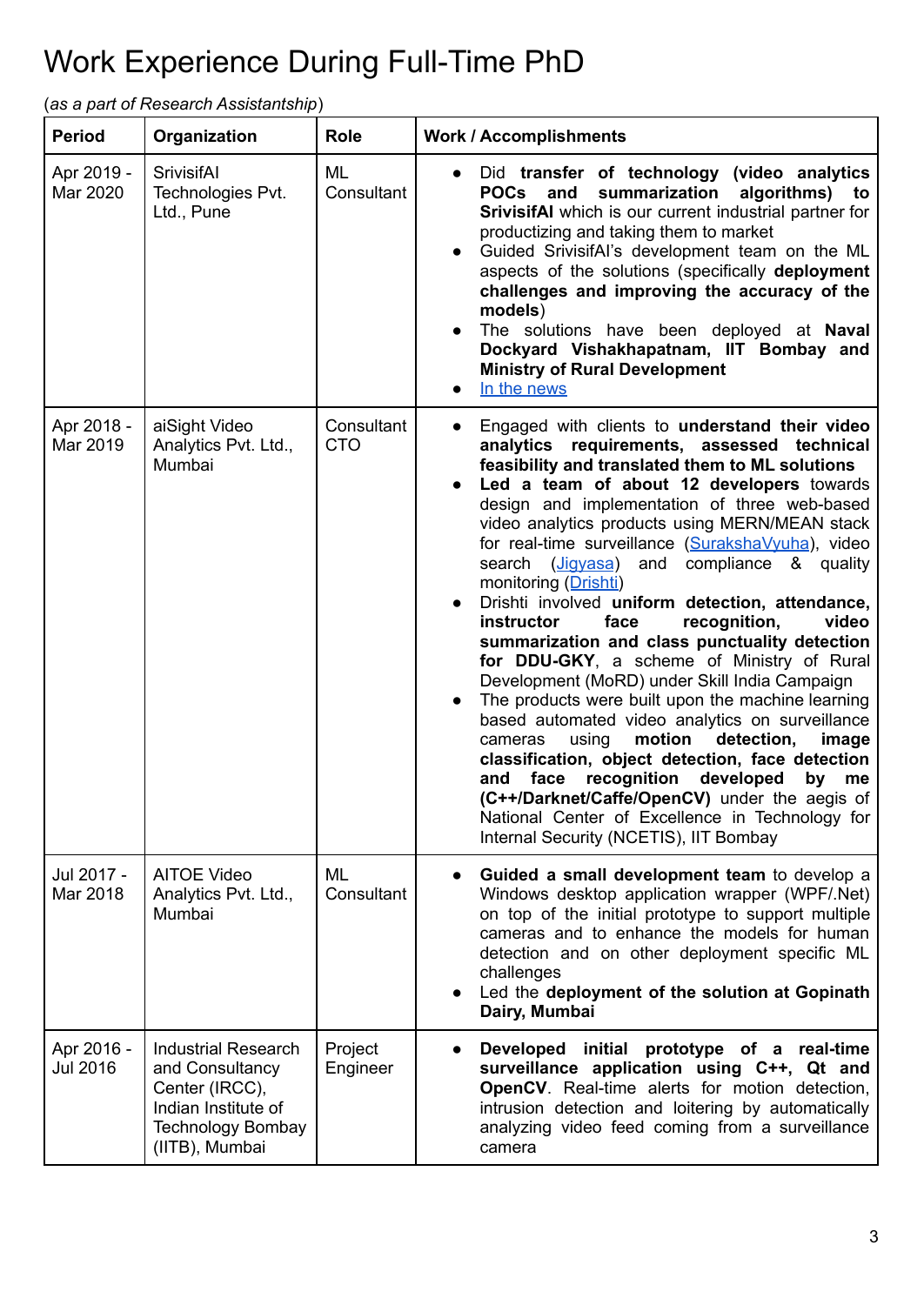# <span id="page-3-0"></span>Industry Experience Before Joining Full-Time PhD

| <b>Period</b>                 | Organization                         | <b>Role</b>                                               | <b>Work / Accomplishments</b>                                                                                                                                                                                                                                                                                                                                                                                                                                                                                                                                                                                                                                                                                                                                                                          |
|-------------------------------|--------------------------------------|-----------------------------------------------------------|--------------------------------------------------------------------------------------------------------------------------------------------------------------------------------------------------------------------------------------------------------------------------------------------------------------------------------------------------------------------------------------------------------------------------------------------------------------------------------------------------------------------------------------------------------------------------------------------------------------------------------------------------------------------------------------------------------------------------------------------------------------------------------------------------------|
| Apr 2010 -<br>Dec 2011        | <b>BMC Software,</b><br>Pune         | <b>Staff</b><br><b>Specialist</b><br>Product<br>Developer | Worked in a niche research and innovations<br>group chartered with conceptualizing and<br>prototyping the next generation enhancements<br>to the existing products in the domain of Data<br>Center Management and Incident Management<br>Developed prototypes for making products cloud<br>ready (saas) and mobile ready (Android and<br>iOS mobile application development)<br>Received<br><b>Award</b><br>"Outstanding<br><b>Star</b><br>for<br>Performance and lasting contribution to the<br>Incubator team"<br>Got groomed as a leader through Workshops<br>on Stepping into Leadership conducted by<br>Atyaasaa for BMC Software India Pvt Ltd.<br>Mentored interns and led them to success<br><b>ITIL v3 Foundation Certification with 92%</b><br>marks (conducted by TUV SUD Akademie<br>GmbH) |
| Dec 2006 -<br>Mar 2010        | Oracle India Pvt.<br>Ltd., Bangalore | Senior<br>Member<br><b>Technical</b><br><b>Staff</b>      | Worked as a key member in the Server<br><b>Time</b><br>Technologies'<br>Real<br>Collaboration<br>product development group on several Java<br>based projects like Multi-User Chat Server<br>Implementation;<br>Design<br>and<br>Design<br>and<br>Implementation of Instant Messaging Server for<br>Beehive - Oracle's Next Gen Collaboration Suite<br>based on service-oriented architecture (SOA);<br>Integrated UI for unit testing of Instant Messaging<br>service, etc.<br>Successfully fixed fundamental design issues<br>in the co-working of the instant messaging service<br>and the conferencing service of Oracle Beehive<br>Mentored interns and contributed to their<br>growth                                                                                                             |
| Jun 2004 -<br><b>Nov 2006</b> | Oracle India Pvt.<br>Ltd., Bangalore | Member<br><b>Technical</b><br><b>Staff</b>                | Worked as a key member in the Server<br>Real<br><b>Time</b><br><b>Collaboration</b><br>Technologies'<br>product development group on several Java<br>based<br>projects<br>like<br><b>XMPP</b><br>(eXtensible)<br>Messaging and Presence Protocol) Service,<br>Stanza Recognizer (to achieve two-stage parsing<br>of XML/XMPP), Oracle Messaging and Presence<br>Library, Time-Zone Synchronization for Oracle<br>Web Conferencing, User Management Schema<br>design, Context-based and user sensitive Help<br>System                                                                                                                                                                                                                                                                                   |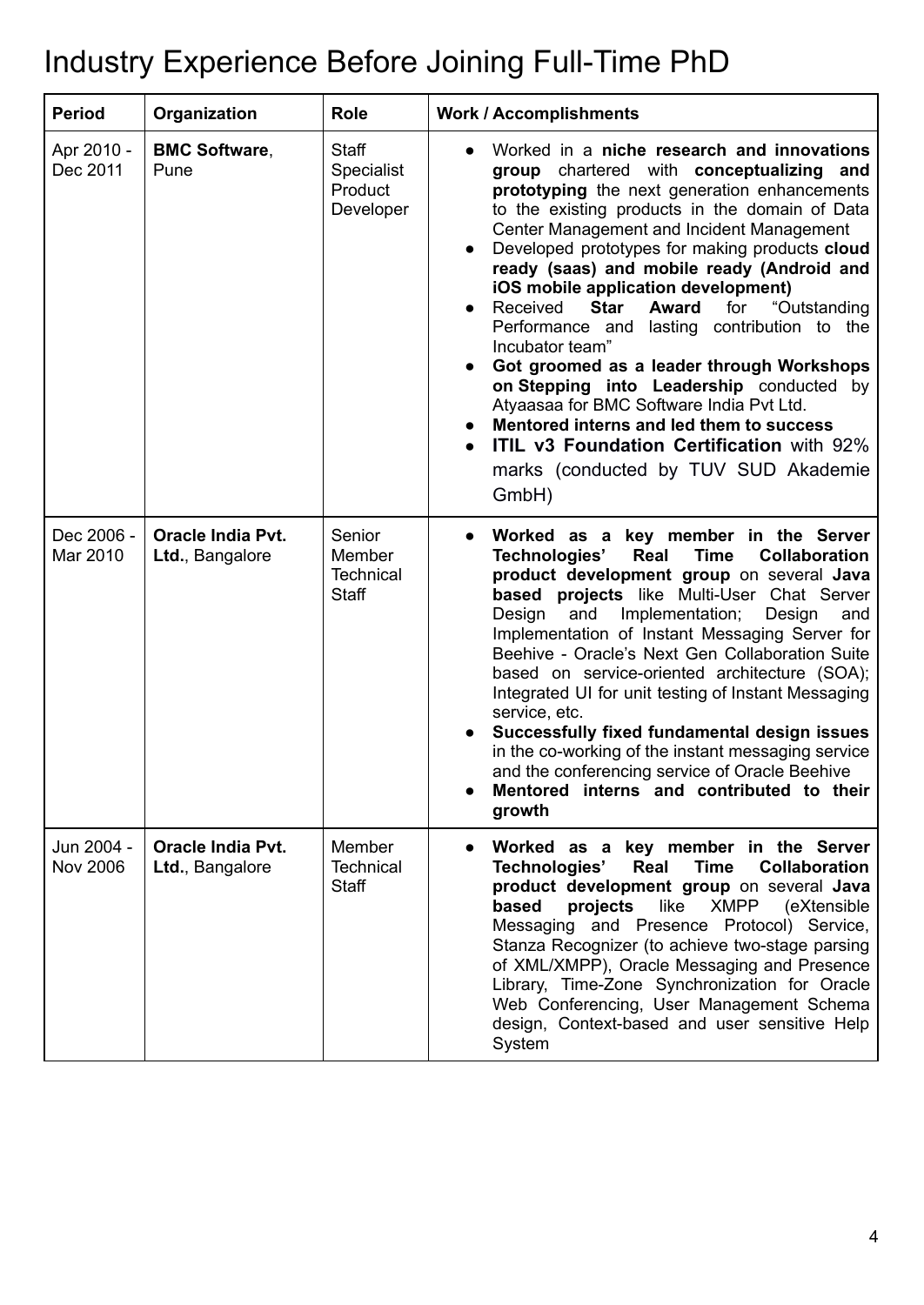### <span id="page-4-0"></span>Teaching Experience

| <b>Period</b>          | Organization                                    | <b>Role</b>                                                         | <b>Work / Accomplishments</b>                                                                                                                                                                                                                                                                                                                                                                                                                                                                                                                                                                                                                                                                                                                                                                                                                                |
|------------------------|-------------------------------------------------|---------------------------------------------------------------------|--------------------------------------------------------------------------------------------------------------------------------------------------------------------------------------------------------------------------------------------------------------------------------------------------------------------------------------------------------------------------------------------------------------------------------------------------------------------------------------------------------------------------------------------------------------------------------------------------------------------------------------------------------------------------------------------------------------------------------------------------------------------------------------------------------------------------------------------------------------|
| Jan 2012 -<br>Mar 2016 | Vishwakarma<br>Institute of<br>Technology, Pune | Assistant<br>Professor,<br>Department<br>of Computer<br>Engineering | Received best faculty award every year<br><b>Four publications</b><br>Member of the Industry Advisory Board<br>$\bullet$<br>Guided 14 BTech projects<br>$\bullet$<br>Improved the teaching-learning practices of<br>the department of Computer Engineering by<br>deploying a collaborative wiki based solution<br>Brought revenue to the college<br>by<br>conducting a two-weeks workshop<br><b>on</b><br>"Intuitive Data Analytics" for the employees of<br>Zensar Technologies, Pune<br>Taught Computer Programming,<br><b>Business</b><br>Intelligence and Data Analytics, Advanced Data<br>Structures, Operating Systems, Principles of<br>Programming Languages, Advanced Java<br>Brought about a tangible improvement in the<br>coding skills of the students<br>• Some <b>testimonials</b> of how I have positively<br>affected people professionally |

## <span id="page-4-1"></span>Relevant Publications Towards PhD Thesis

*(in reverse chronological order)* More complete list with [additional](https://www.cse.iitb.ac.in/~vkaushal/publication/) material

- **PRISM: A Rich Class of Parameterized Submodular Information Measures for Targeted Data Subset Selection**, Vishal Kaushal, Suraj Nandkishor Kothawade, Ganesh Ramakrishnan, Jeff Bilmes, Rishabh K Iyer. Submitted to NeurIPS 2021. Decision awaited.
- **[Submodular](https://s2d-olad.github.io/papers/submission-12.pdf) Mutual Information for Targeted Data Subset Selection**, Suraj Kothawade; Vishal Kaushal; Ganesh Ramakrishnan; Jeff Bilmes; Rishabh Iyer. ICLR 2021 S2D-OLAD Workshop
- **Realistic Video [Summarization](https://visiocity.github.io) through VISIOCITY: A New Benchmark and Evaluation [Framework](https://visiocity.github.io)**, Vishal Kaushal, Suraj Kothwade, Rishabh Iyer, Ganesh Ramakrishnan, October 2020, Accepted paper at the ACM MM' 20 Workshop "2nd International Workshop On AI For Smart TV Content Production, Access And Delivery".
- **Watch Hours in Minutes: [Summarizing](https://scholar.google.co.in/citations?view_op=view_citation&hl=en&user=c9y11D4AAAAJ&citation_for_view=c9y11D4AAAAJ:YsMSGLbcyi4C) Video with User Intent**, Saiteja Nalla, Mohit Agrawal, Vishal Kaushal, Rishabh Iyer, Ganesh Ramakrishnan, September 2020, Accepted paper at the ECCV' 20 Workshop "The 2nd Workshop on Video Turing Test: Toward Human-Level Video Story Understanding"
- **A Framework towards Domain Specific Video [Summarization](https://ieeexplore.ieee.org/document/8659022/)**, Vishal Kaushal, Sandeep Subramanian, Suraj Kothawade, Rishabh Iyer, Ganesh Ramakrishnan - Accepted paper at the 7th IEEE Winter Conference on Applications of Computer Vision (WACV), 2019, Hawaii, USA
- **Learning From Less Data: [Diversified](https://ieeexplore.ieee.org/document/8658965) Subset Selection and Active Learning in Image [Classification](https://ieeexplore.ieee.org/document/8658965) Tasks**, Vishal Kaushal, Rishabh Iyer, Anurag Sahoo, Khoshrav Doctor, Narasimha Raju, Ganesh Ramakrishnan - Accepted paper at the 7th IEEE Winter Conference on Applications of Computer Vision (WACV), 2019, Hawaii, USA
- **Demystifying Multi-Faceted Video Summarization: Tradeoff Between [Diversity,Representation,](https://ieeexplore.ieee.org/document/8659119) Coverage and [Importance](https://ieeexplore.ieee.org/document/8659119)**, Vishal Kaushal, Rishabh Iyer, Anurag Sahoo, Pratik Dubal, Suraj Kothawade, Rohan Mahadev, Kunal Dargan, Ganesh Ramakrishnan - Accepted paper at the 7th IEEE Winter Conference on Applications of Computer Vision (WACV), 2019, Hawaii, USA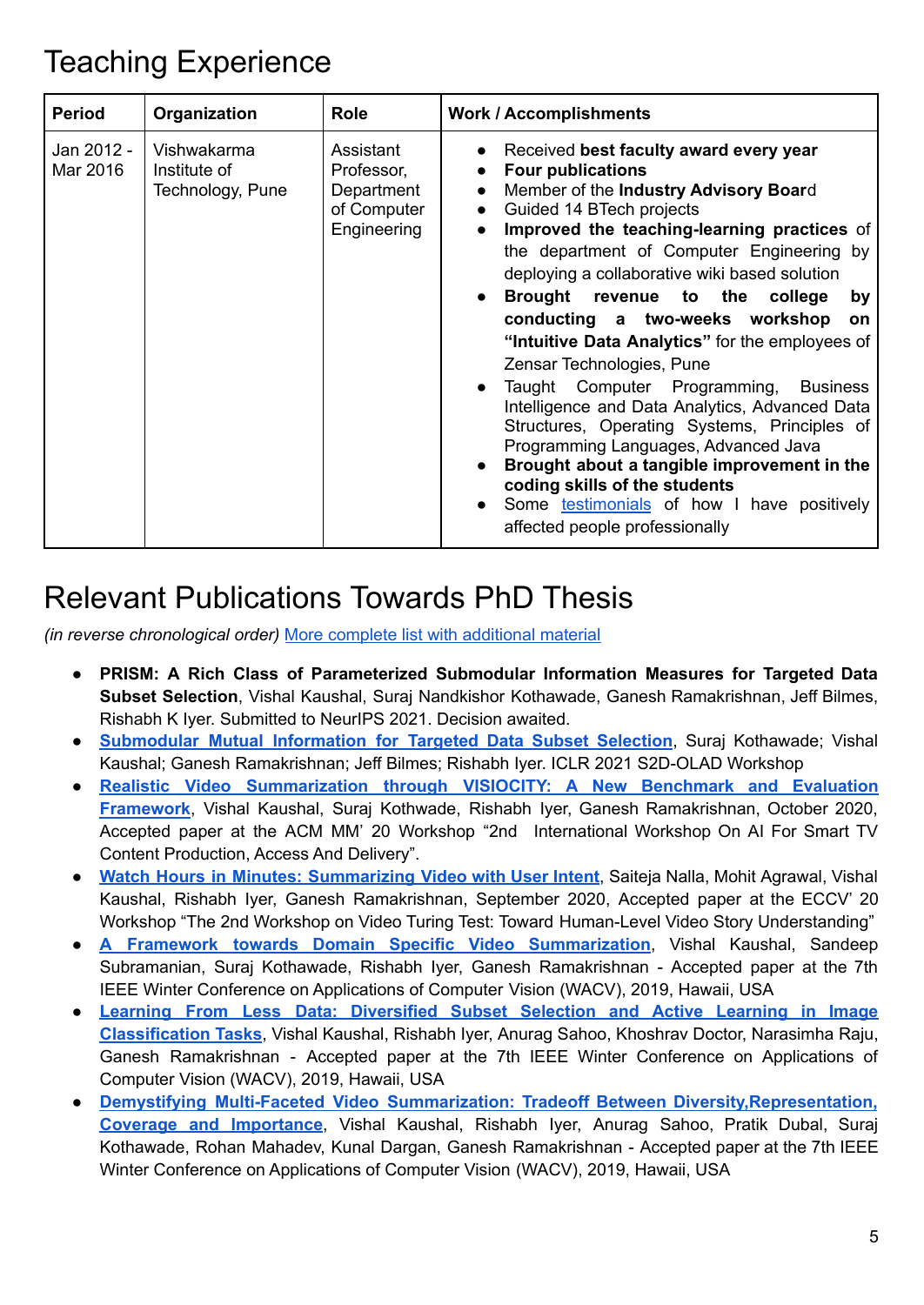# <span id="page-5-0"></span>Talks & Workshops Delivered

*(in reverse chronological order)*

- Delivered a talk on "**Video Analytics for Compliance and Security**" at Research and Innovation Symposium in Computing (**RISC**) 2019, IIT Bombay
- Delivered a talk on "**Machine Learning for Surveillance Video Analytics**" in **Intel AI Academy Workshop** held in IIT Bombay on 7th April 2018
- Showcased our video analytics solutions at 20th **India International Security Expo**, 2017 in New Delhi (also presented to **Mr. Kiran Rijiju**, the then Minister of State for Home Affairs), **All India Heads of Police Communication Conference** 2018, Vigyan Bhawan, New Delhi and in **TechConnect under TechFest 2017**, IIT Bombay
- **Conducted a two-weeks workshop on "Data Analytics"** for the employees of **Zensar** Technologies, Pune from 18<sup>th</sup> Jan 2016 – 29<sup>th</sup> Jan 2016
- **Conducted 5 days workshop on "Object Oriented Programming through Java" under Infosys Campus Connect programme** from 14<sup>th</sup> December 2015 – 19<sup>th</sup> December 2015

## <span id="page-5-1"></span>Other Interests

- **Lifestyle management counselor** guiding many towards leading a holistic and fulfilling life
- **Writing blogs** on technical topics and on topics pertaining to science and spirituality
- Deliver **personality development seminars** in esteemed institutes on self-development topics like Art of Mind Control, Stress Management, Power of Habits, Mind Your Mind and Will Power to Excel
- **Anchored** various corporate and college technical and non-technical events
- **Authored several technical articles** in college magazine of Vishwakarma Institute of Technology, Pune (PI) and newsletters (Inside Incubator, BMC Software)
- Acted as **spokesperson** for the Incubator team at various events while working with BMC Software

| Degree and<br>Major                                                       | <b>Institute</b>                                                  | When                                                                                | <b>Special Achievements</b>                                                                                                                                                                                                                                                                                                                                                                                                                                                                                                         |
|---------------------------------------------------------------------------|-------------------------------------------------------------------|-------------------------------------------------------------------------------------|-------------------------------------------------------------------------------------------------------------------------------------------------------------------------------------------------------------------------------------------------------------------------------------------------------------------------------------------------------------------------------------------------------------------------------------------------------------------------------------------------------------------------------------|
| <b>PhD, Computer</b><br>Science &<br>Engineering<br>(Machine<br>Learning) | Indian Institute of<br>Technology Bombay<br>(IIT Bombay)          | July 2016 -<br>current<br>Final stage.<br>Pre-synopsis<br>done. Thesis<br>underway. | 6 publications at top avenues (+ 1)<br>$\bullet$<br>under review at NeurlPS 2021)<br>Developed and released an<br>$\bullet$<br>open-source library submodlib<br>Spear-headed several video analytics<br>$\bullet$<br>projects<br>Recipient of Ekal Fellowship<br>$\bullet$                                                                                                                                                                                                                                                          |
| <b>BTech</b> (Hons),<br>Computer<br>Science &<br>Engineering              | Indian Institute of<br>Technology<br>Kharagpur (IIT<br>Kharagpur) | July 2000 -<br>May 2004                                                             | CGPA - 9.61/10<br><b>Institute Silver Medalist</b><br><b>Department Rank 1</b><br><b>Institute Rank 2</b><br>$\bullet$<br><b>BTech Project: Visual Language</b><br>$\bullet$<br><b>Processing: Computational Semiotics,</b><br>Visual Languages and their grammars,<br>Study of various methods and<br>techniques of building a communication<br>model facilitating human-computer and<br>human-human interactions. Advisor:<br>Prof. Anupam Basu, Head, Department<br>of Computer Science and Engineering,<br><b>IIT Kharagpur</b> |

# <span id="page-5-2"></span>Education